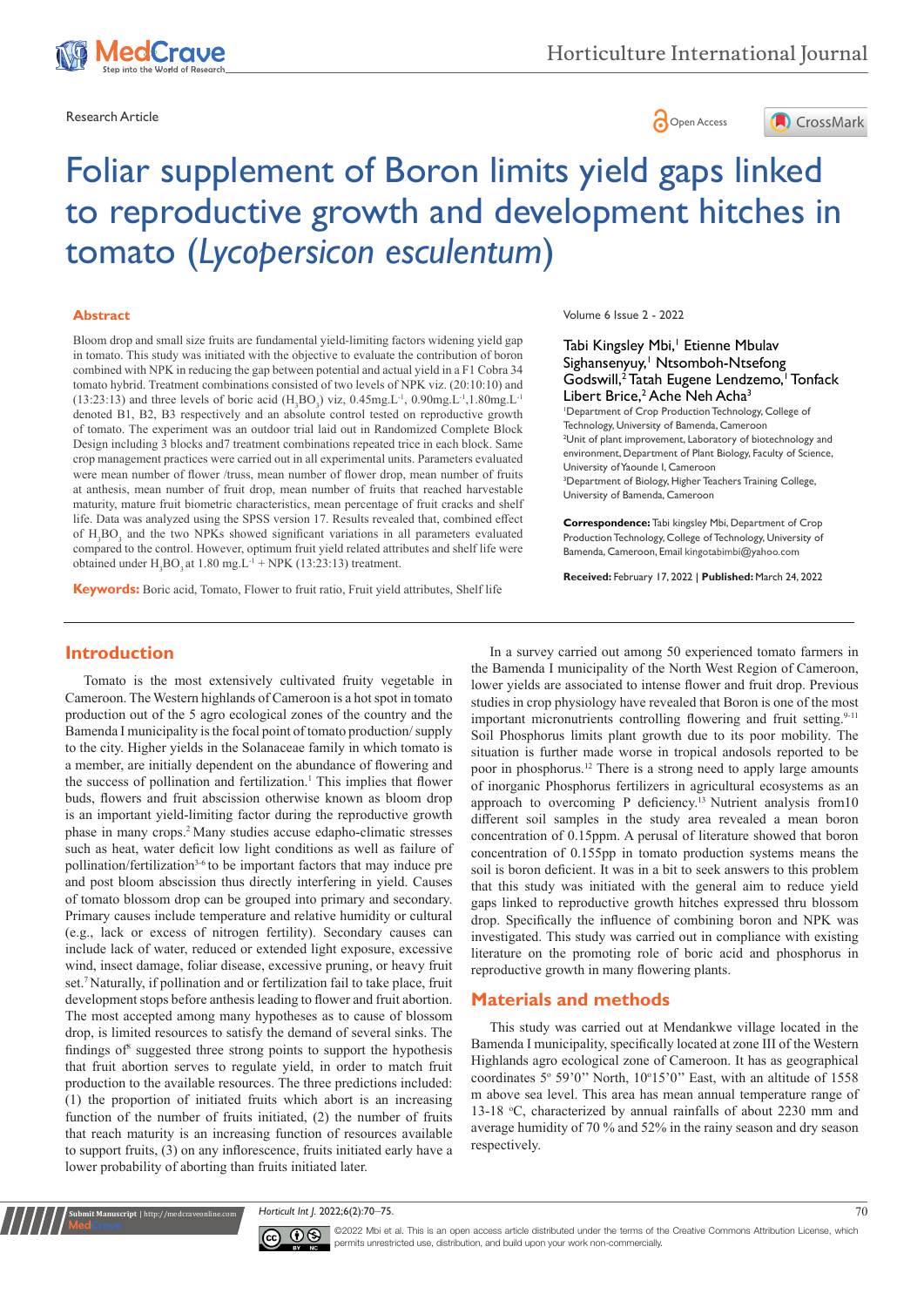#### **Nursery**

A month before the start of the field work, 10g of F1 Cobra 34 tomato seeds, produced by TECHNISEM France were nursed in rows at a depth of 3cm on an initially solarized seed bed ploughed to find tilt. A combination of 2:2:1:1 ratio of black garden soil, poultry manure, sand and saw dust respectively were homogenously mixed to constitute the substrate of the seed bed. Sevin 85SP with a.i Carbaryl (1-naphthyl N-methylcarbamate) was applied around the seedbed as precautionary measures against ants and cutworms. A shade was provided over the seedbed to protect the young seedlings from the scorching sunshine or heavy rain. After germination, Dithane M-45 was sprayed on the seedbeds at the rate of 2g/l to protect the seedlings from damping-off. Weeding, mulching, and water management were done as need arose. No chemical fertilizer was used in the seedbed. After 30 days in the nursery, seedlings were hardened for a period of 7days and only robust seedlings of relatively same vegetative growth stage were selected for transplanting.

#### **Experimental design and field layout**

The experimental design was a randomized complete block design, composed of seven (7) treatments and four (4) replicates i.e. each block (replicate) had seven experimental units and each experimental unit measured 2mx2m. Each replicate was separated from the others by alleys of 0.5m, and the total plot size of 160m<sup>2</sup> with planting at inter distance of 40cm by 40cm was used. At this interplant distance, each experimental unit had 20 plants. Robust seedlings were transplanted according to the experimental design after 7days of hardening.

Prior to the start of the experiment, top soil at 15cm depth was randomly collected in 10 different spots and analyzed at the soil analysis laboratory of the Faculty of Agronomy and Agricultural sciences of the University of Dschang Cameroon. The soil test was aimed at determining the soil boron concentration in the study site so as to guide the dosage of boric acid to be applied.

Three concentrations of Boric acid (B), viz.0.45mg.L<sup>-1</sup>, 0.9mg.L<sup>-1</sup>,  $1.8$ mg. $L^{-1}$  = denoted B1 B2 and B3 respectively were prepared based on the results of soil analysis which indicated a boric concentration of 0.15ppm.The two macro nutrient fertilizers namely NPK 20:10:10 and NPK 13:24:13 which were to be incorporated with boric acid were bought from the local farmers shops. In a whole 7 treatments were administered to their respective plot in the field layout.

The 7 treatments were

T0 – Control

- T1- B1+ NPK (20:10:10)
- T2- B2+NPK (20:10:10)
- T3- B3+NPK (20:10:10)
- T4- B1+NPK (13:23:13)
- T5- B2+NPK (13:23:13)
- T6-B3+ NPK (13:23:13)

Both NPK 20:10:10 and NPK 13:23:13 were applied to their respective plots by spotting at a rate of 25g/plant 14 DAT and just before flowering, specifically 6weeks after treatment (WAT). Foliar spray of boric acid was done 4WAT and the second dose at 6WAT. Other intercultural practices like weeding, pest and disease control, pruning and staking were all done as need arose.

#### **Data description and collection**

Eight plants were selected randomly from each unit plot for data collection in such a way that the border effect was avoided. Parameters evaluated were mean number of flower /trusses, mean number of flower drop, mean number of fruits at anthesis, mean number of fruit drop, mean number of fruits that reached maturity all collected cumulative counting. For mature fruit biometric characteristics, fruits were first grouped into 3 grades. Any fruit with length ≥55mm and diameter ≥50mm was considered large, medium size fruits were of length 55≥50mm and diameter 50≥40mm while small size fruits had as length ≤45mm and diameter ≤40mm. From each fruit grade10 randomly selected fruits were used to assess biometric parameters. Mean fruit length and diameter was taken using electronic Vernier calipers, while an electronic scale was used to assess the mean weight of the 10 fruits from each grade. Meantimemean fruit crack/plant were counted and expressed in percentage while shelf life of fruits was evaluated at ambient temperature of 25-30°C. To assess shelf life, 5 fruits harvested at yellow stage of ripening were placed on a jute bag under shade and level of rotting evaluated after 14 days.

Data collected was analyzed using the statistical pack for social science (SPSS) version 17. Treatment means were separated using the Least Significant Difference at P<0.05.

#### **Results and discussion**

Although the role of boron in plant growth and development has been reported in several scientific findings, growers of tomatoes have for long and persistently refuse to recognize<sup>14</sup> and incorporate this micronutrient in their production programs. This assertion was clearly observed in the present study as it was noticed during the survey that 100% of tomato growers apply only macronutrients, specifically NPK 20:10:10 with no idea about micronutrient.

Boron and Zinc are essential micronutrients in emerging vegetablebased crop rotation<sup>15</sup> hence their deficiencies are undoubtedly becoming major limiting factors for normal growth and development of fruit crops given that they affect metabolic pathways involved in shoot growth, fruit set and quality, as well as mineral and nutritional status of fruits.<sup>16,17</sup> Soil analysis of the study area indicated a boron concentration of 0.15ppm only (Table 1). This concentration appears to be low and cannot satisfy the crop demand both at vegetative and reproductive growth stages. In the present research all treatments that received boron recorded significantly higher scores in all parameters assessed compared to the control probably due to B supplement. Best results in all parameters assessed were noticed at B concentration of 1.80mg.L-1 meaning that this concentration adds to the existing 0.15ppmoptimizes vegetative and reproductive growth of tomato. In a related study18 found foliar application of Boron at concentration of 1.9mgL-1 to optimize plant growth and photosynthetic indices in tomato. This could be attributed to the involvement of boron in both structural and functional physiological biochemistry in plant development. From a physiological point of view, boron application increase chlorophyll a, b and carotenoids content in tomato leaves more than twice compared to same crop grown under boron deficient substrate, hence boron appreciably increase net photosynthetic rate.<sup>18</sup>

#### **Mean number of flowers per cluster**

Significant variations were noticed in mean number of flowers/truss, with trials under Boron combined with NPK 13:23:13 scoring the maximum (Figure 1). Significantly higher mean number of flowers per cluster observed in treatment combination of boric acid and NPK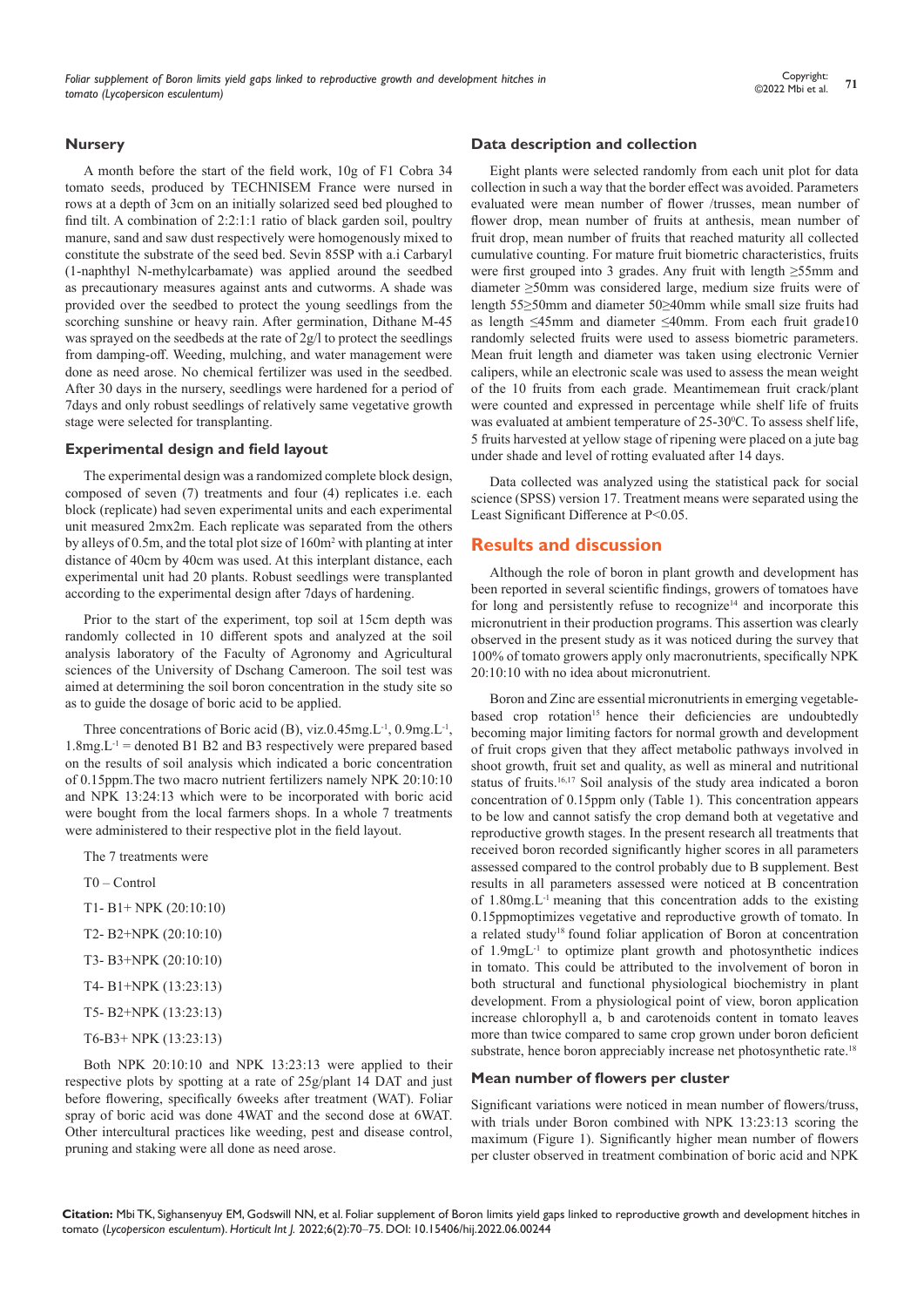(13:23:13) compared to the combination of boric acid and NPK (20:10:10) might be due to optimum supply of phosphorus. The optimum supply of boron stimulates the uptake of phosphorus by plant roots and might have promoted more flower formation, as phosphorus directly promotes flowering.<sup>19</sup> This result seemly indicates that NPK with high phosphorus concentration enhances number of flowers per cluster. This is in line with the works of<sup>20</sup> who obtained highest number of flower clusters per plant and the earliest picking period and fruit setting with high levels of phosphorus.

**Table 1** Soil analysis results

| Sample code                                           | <b>Results</b> |
|-------------------------------------------------------|----------------|
| Sand                                                  | 69.5           |
| Silt                                                  | 10             |
| Clay                                                  | 30.5           |
| <b>Texture</b>                                        | SSC            |
| Soil reaction                                         |                |
| Ph-H2O (1:2,5)                                        | 5.3            |
| Ph-H2O (1:2,5)                                        | 4.4            |
| Organic matter                                        |                |
| Organic carbon                                        | 5.66           |
| Organic matter                                        | 9.76           |
| Total N (g/kg)                                        | 2.254          |
| Rapport C/N                                           | 25.11          |
| Exchangeable cations in milliequivalents per 100g     |                |
| Calcium                                               | 8.4            |
| Magnesium                                             | 0.56           |
| Potassium                                             | 2.32           |
| Sodium                                                | 0.023          |
| Boron (ppm)                                           | 0.15           |
| Sum of bases                                          | 11.31          |
| Cation exchange capacity in milliequivalents per 100g |                |
| CEC pH7                                               | 37.6           |
| $V(\%)$                                               | 30.07          |
| Available phosphorus                                  |                |
| Bray II (mg/kg)                                       | 34.13          |

**Source:** Unite de recherché d'Analyse des sols et de chimie de l'Environnement, FASA, Uds, 2021



**Figure 1** Mean number of flowers per cluster.

**\***Different letters on histogram show significant differences P<0.05.

#### **Mean number of flower and fruit drop per cluster**

Although no significant differences were recorded in mean number of flowers/truss between the control and  $B1 + NPK 20:10:10$  (Figure 1), highly significant differences were however observed between the latter at the level of mean number of flower (Figure 2) and fruit drop / cluster (Figure 3). The highest flower drop of about 50% was noticed in control while highest drop in trials under boron treatments were 20%. Nevertheless, while the concentration of boron increased from B1 to B3 in both NPK 20:10:10 and 13:23:13 respectively, the rate of flower and fruit dropping witnessed a constant decrease. As concerns blossom drop, worse flower and fruit drop (Figures 2&3) scenarios were noticed in the control. This significantly higher number of flower and fruit drop in the control could be attributed to boron deficiency. This result agrees with findings of $21$  that Boron deficiency causes a reduction in fruit set, small "shot berries", flower and fruit cluster necrosis and have a drastic effect on fruit quality and yield in grapes. Parthenocarpic fruit development is associated with deficiency in essential micronutrients such as B and Zn.<sup>22</sup> Boron is involved in the structural and functional integrity of the cell wall and membranes, ion fluxes  $(H^+, K^+, PO_4^{3-}, Rb^+, Ca^{2+})$  across the membranes, cell division and elongation, nitrogen and carbohydrate metabolism, sugar transport, cytoskeletal proteins, and plasmalemma-bound enzymes, nucleic acid, indoleacetic acid, polyamines, ascorbic acid, and phenol metabolism and transport<sup>16</sup>. In tomato, seed and fruit formation is limited by failure of pollen production or pollination,<sup>23</sup> Significantly higher number of fruits set per truss in treatments containing boron and at increasing levels of boric acid compared to the control in this study could be attributed to greater production of pollen grains, pollen germination and pollen tube elongation.<sup>24</sup> Improvement in pollen tube development has been proven to be influenced in culture media rich in boric acid.<sup>25</sup>



**Figure 2** Mean number of flower drop.

**\***Different letters on histogram show significant differences P<0.05.



**\***Different letters on histogram show significant differences P<0.05.

#### **Mean number of fruits that attained harvesting maturity per cluster**

Highly significant differences were recorded for the number of fruits that reached harvesting maturity. At least 4 fruits per truss got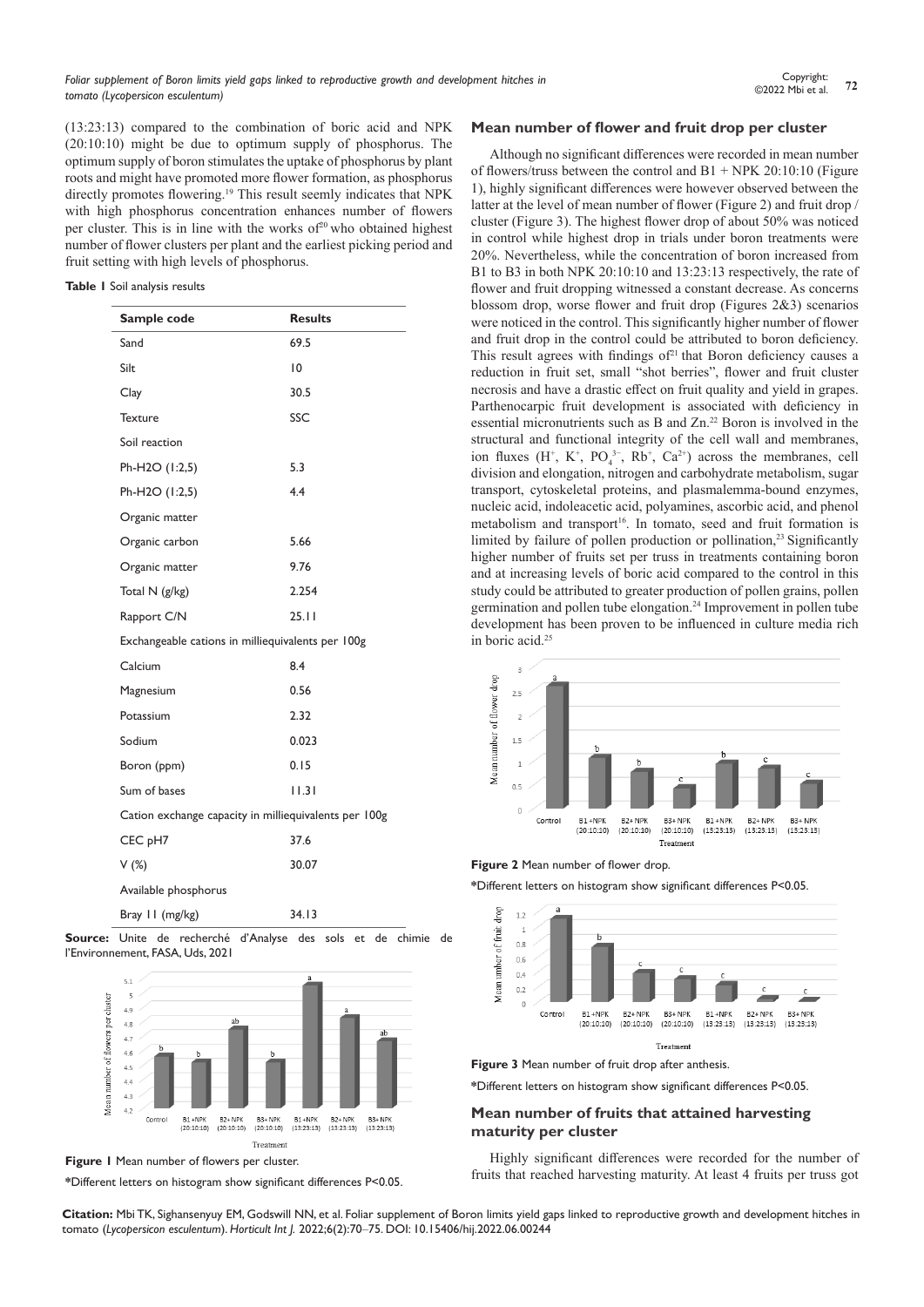to harvesting maturity in plants treated with different concentrations of boron in combination with NPK 20:10:10 and 13:23:13 compared to the control where at most 2 fruits successfully traversed flower blooming through fruit developmental stages to harvesting maturity per truss (Figure 4). However better results were obtained at B2 and B3 combined with both NPK. Inadequate pollination in many crops has consequences like sub-optimal quantity and quality fruit yields due to low fruit set. Since boron levels influences pollen germination and pollen tube growth, the micronutrient is considered critical for fruit set given that B deficiencies can result in impaired development<sup>26</sup> of the transmitting tissue, preventing fertilization.27 Increasing Boron concentration in flowers increases initial fruit set, fruit retention, final fruit set or yield of many tree crops.28 This is the possible reason why in the present study, treatments that received supplement of boron, recorded a significantly higher number of fruits per truss until harvesting maturity (Figure 4).



**Figure 4** Mean number of fruits that reached maturity/cluster. **\***Different letters on histogram show significant differences P<0.05.

#### **Fruit biometric parameters**

Among the fruit biometric parameters studied, significant differences were scored between the different boron + NPK treated trials compared to the control in terms of mean fruit length (Figure 5A), diameter (Figure 5B) and weight (Figure 5C) for large, medium and small size fruit grades. The treatment  $B3 + NPK$  13:23:13 scored maximum mean fruit length of 62.7mm, 56.3mm and 33.7mm respectively in large, medium and small fruits while the least measurements measurement of 56.0mm, 46.4mm and 31.7mm were obtained in large, medium and small fruits respectively in the control experiment (Figure 5A). The same trend as observed in diameter (Figure 5B) where treatment B3 + NPK 13:23:13 scored maximum mean fruit length of 58.7mm, 52.9mm and 34.8mm respectively in large, medium and small fruits while the least measurements measurement of 53.0mm, 44.2mm and 32. 0mm were obtained in large, medium and small fruits respectively in the control experiment. The mean weight of the three fruit grades also showed significant variations between the various treatments. In terms of biometric parameters, optimal results in terms of fruit length, diameter and weight were observed in plots that received boron. This could be linked to the fact that Boron is involved in carbohydrate and phenolic metabolism and translocation to meristems, cell division, cell wall construction, and the integrity of the membrane.29 Besides, better biometric scores were obtained in Boron combination with NPK 13:23:13 compared to the combination with NPK 20:10:10. Recent research has shown that boron does not only play an important role in quality of biometric properties of tomato fruits but also has a great role to play in biosynthesis of natural antioxidants like, Lycopene, Carotene and carotenoid. Lycopene is one of the most important quality indices of tomato, affecting flavor<sup>30</sup> and boron nutrition increases the rate of lycopene compared to tomato grown under boron deficient soils.<sup>18</sup>

#### **Fruits cracks and shelf life**

Significant differences were obtained at the level of number of fruit cracks per treatment (Figure 6). At least one cracked fruit was

observed/plant in the control experiment while no cracked fruit was recorded in plants treated with boron combined with NPK 20:10:10 and 13:23:13.Plants treated with foliar boric acid had less fruits with concentric and radial cracks as compared to the control (Figure  $6$ ) hence also showed a longer shelf life (Figure 7) compared to the control. Comparable results had been obtained by<sup>31</sup> who observed increased cell-wall compactness after boron  $(B)$  + calcium  $(Ca)$ treatment and the respiration rate was lowest in  $B + Ca$  treated tomato fruits at harvest time and during storage. Fruit cuticle composition and their mechanical performance have a special role during ripening because internal pressure is no longer sustained by the degraded cell walls of the pericarp but is directly transmitted to epidermis and cuticle which could eventually crack.<sup>32</sup> No fruit crack observed in trials that received boron supplement (Figure 6) could be attributed to the fact that boron helps maximize maintenance of fruit calcium needed to strengthen fruit membrane and cell wall. This result suggested that B may be important in reducing the incident of fruit cracking. In addition, B may function in cell wall metabolism by maintaining calcium pectate associations in tomatoes.33





**\***Different letters on histogram show significant differences P<0.05.



**Figure 5B** Mean fruit diameter.

**\***Different letters on histogram show significant differences P<0.05.





**\***Different letters on histogram show significant differences P<0.05.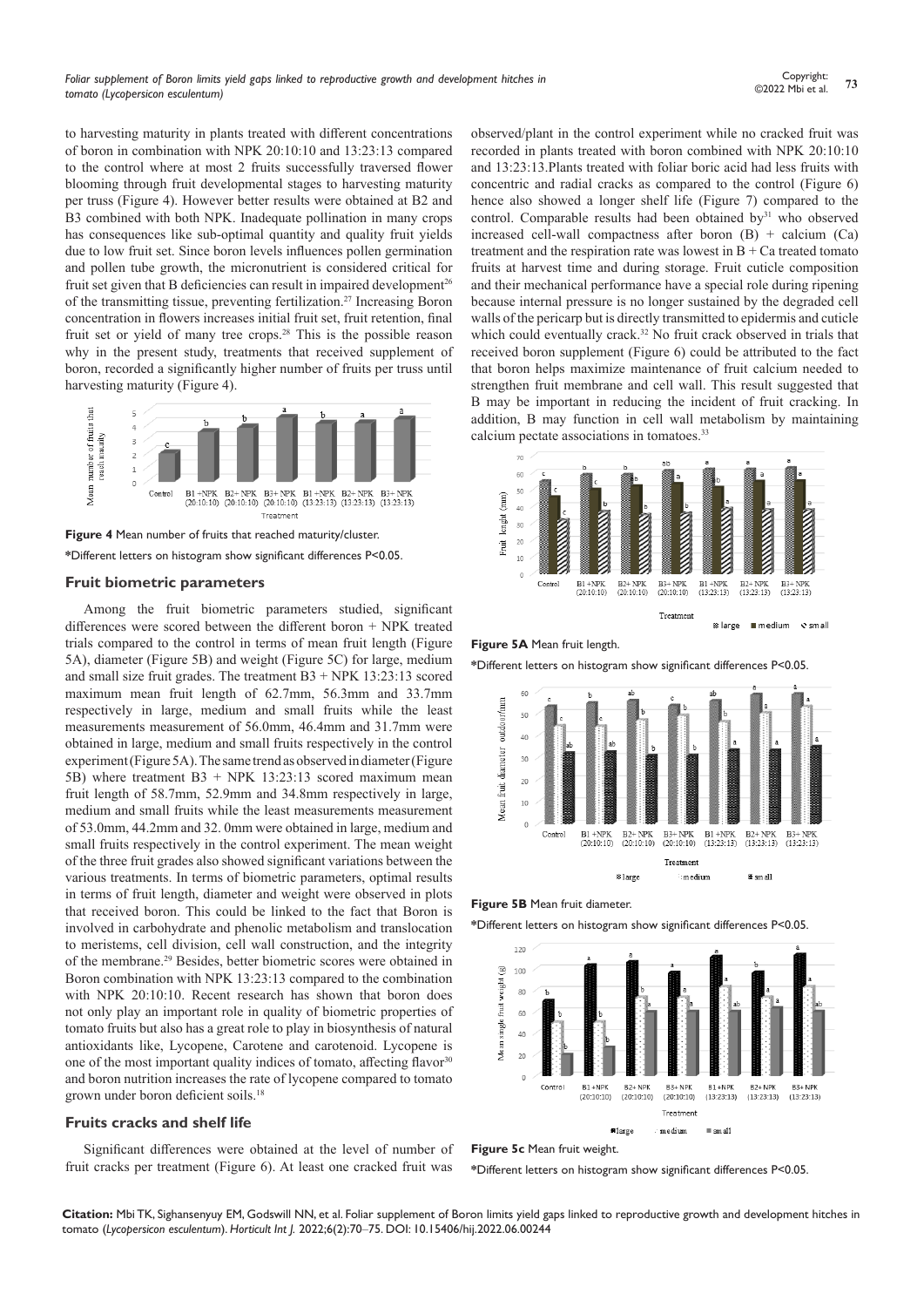

**Figure 6** Mean number of fruit cracks/plant.

**\***Different letters on histogram show significant differences P<0.05.



**Figure 7** Fruit Shelf life at 14 days after harvest.

Significant differences were also noticed on the degree of spoilage. Fruits harvested from trials in which boron was applied had insignificant level of spoilage, maintaining firmness of skin after 14days under ambient temperature while close to 41% fruits from the control experiment had completely lost firmness within 14days of storage (Figure 7). Both B and Ca play a vital role in cell wall synthesis and structure by cross linking pectin compounds.<sup>34</sup> The ability of B in helping to enhance membranes stability could be the reason B is considered important in reducing the incident of fruit decay (Figure 7).

### **Conclusion**

Tomato yield parameters and storability in the Bamenda I municipality and areas having similar edaphoclimatic conditions could be improved by two pre-bloom foliar applications (4 and 6weeks after transplanting) of boron at 1.8mg/L and NPK 13:23:13 applied at 25g/plant in 2 splits.

# **Acknowledgments**

None.

# **Conflicts of interest**

The author declares there is no conflict of interest.

### **References**

- 1. [Karapanos IC, Mahmood S, Thanopoulos C. Fruit set in solanaceous](http://www.globalsciencebooks.info/Online/GSBOnline/images/0812/EJPSB_2(SI1)/EJPSB_2(SI1)88-105o.pdf)  [vegetable crops as affected by floral and environmental factors.](http://www.globalsciencebooks.info/Online/GSBOnline/images/0812/EJPSB_2(SI1)/EJPSB_2(SI1)88-105o.pdf) *The [European Journal of Plant Science and Biotechnology](http://www.globalsciencebooks.info/Online/GSBOnline/images/0812/EJPSB_2(SI1)/EJPSB_2(SI1)88-105o.pdf)*. 2008;2(1):88–105.
- 2. Wien HC, Tripp KE, Hernandez–Armenta R, Turner AD. Abscission of reproductive structures in pepper: causes, mechanisms and control. In: Green SK, editor. *Tomato and pepper production in the tropics*. Taipei, Taiwan, R.O.C: Asian Vegetable Research and Development Center. 1989;150–165.
- 3. [Aloni B, Karni L, Zaidman Z, Schaffer AA. Changes of carbohydrates in](https://academic.oup.com/aob/article/78/2/163/2587464)  pepper (*Capsicum annuum* [L.\) flowers in relation to their abscission under](https://academic.oup.com/aob/article/78/2/163/2587464)  [different shading regimes.](https://academic.oup.com/aob/article/78/2/163/2587464) *Annals of Botany*. 1996;78:163–168.
- 4. [Marcelis LFM, Baan Hofman–Eijer LR. Effects of seed number on](https://academic.oup.com/aob/article/79/6/687/2587639)  [competition and dominance among fruits in](https://academic.oup.com/aob/article/79/6/687/2587639) *Capsicum annuum* L. *Annals of Botany*[. 1997;79:687–693.](https://academic.oup.com/aob/article/79/6/687/2587639)
- 5. [Nangare DD, Singh Y, Kumary PS, Minhas PS. Growth, fruit yield](https://www.sciencedirect.com/science/article/pii/S0378377416301007)  and quality of tomato (*[Lycopersicon esculentum](https://www.sciencedirect.com/science/article/pii/S0378377416301007)* Mill.) as affected by [deficit irrigation regulated on phenological basis.](https://www.sciencedirect.com/science/article/pii/S0378377416301007) *Agricultural Water Management*[. 2016;171:73–79.](https://www.sciencedirect.com/science/article/pii/S0378377416301007)
- 6. [Sawicki M, AïtBarka E, Clément C, Vaillant–Gaveau N, Jacquard C.](https://pubmed.ncbi.nlm.nih.gov/25711702/)  [Cross–talk between environmental stresses and plant metabolism during](https://pubmed.ncbi.nlm.nih.gov/25711702/)  [reproductive organ abscission.](https://pubmed.ncbi.nlm.nih.gov/25711702/) *J Exp Bot.* 2015;66(7):1707–1719.
- 7. [Ozores–Hampton M, McAvoy G. "What causes blossom drop in](https://counties.agrilife.org/williamson/files/2014/12/BlossomDropinTomatoes.pdf)  tomatoes?" *[The Tomato Magazine.](https://counties.agrilife.org/williamson/files/2014/12/BlossomDropinTomatoes.pdf)* 2010;14(4):4–5.
- 8. [Udovic D, Aker C. Fruit abortion and the regulation of fruit number in](https://www.jstor.org/stable/4216376)  *Yucca whipplei*. *Oecologia*[.1981;49:245–248.](https://www.jstor.org/stable/4216376)
- 9. Gupta U, Solanki H. Impact of boron deficiency on plant growth. *Int J Bioassay*. 2013;2:1048–1050.
- 10. [Ahmad W, Zia MH, Malhi SS, Niaz A, Ullah S. Boron Deficiency in soils](https://www.intechopen.com/books/crop-plant/boron-deficiency-in-soils-and-crops-a-review)  [and crops: A review.](https://www.intechopen.com/books/crop-plant/boron-deficiency-in-soils-and-crops-a-review) *Crop Plant*. 2012;5:76–114.
- 11. [Adams P. Tomatoes in the peat. Part 1. How feed variation affect yield.](https://www.cambridge.org/core/journals/fruits/article/impact-of-organic-and-inorganic-fertilizers-on-tomato-vigor-yield-and-fruit-composition-under-tropical-andosol-soil-conditions/B3F08FD62211CA8665D5E4490DDF7F9E)  *Growers*[. 1978;89:1091–1094.](https://www.cambridge.org/core/journals/fruits/article/impact-of-organic-and-inorganic-fertilizers-on-tomato-vigor-yield-and-fruit-composition-under-tropical-andosol-soil-conditions/B3F08FD62211CA8665D5E4490DDF7F9E)
- 12. [Tonfack LB, BernadacA, Youmbi E, Mbouapouognigni PV, Ngueguim](https://www.cambridge.org/core/journals/fruits/article/impact-of-organic-and-inorganic-fertilizers-on-tomato-vigor-yield-and-fruit-composition-under-tropical-andosol-soil-conditions/B3F08FD62211CA8665D5E4490DDF7F9E)  [M, et al. Impact of organic and inorganic fertilizers on tomato vigor,](https://www.cambridge.org/core/journals/fruits/article/impact-of-organic-and-inorganic-fertilizers-on-tomato-vigor-yield-and-fruit-composition-under-tropical-andosol-soil-conditions/B3F08FD62211CA8665D5E4490DDF7F9E)  [yieldand fruit composition under tropical andosol soil conditions.](https://www.cambridge.org/core/journals/fruits/article/impact-of-organic-and-inorganic-fertilizers-on-tomato-vigor-yield-and-fruit-composition-under-tropical-andosol-soil-conditions/B3F08FD62211CA8665D5E4490DDF7F9E) *Fruits*. [2009;64:164–177.](https://www.cambridge.org/core/journals/fruits/article/impact-of-organic-and-inorganic-fertilizers-on-tomato-vigor-yield-and-fruit-composition-under-tropical-andosol-soil-conditions/B3F08FD62211CA8665D5E4490DDF7F9E)
- 13. [Zhu J, Li M, Whelan M. Phosphorus activators contribute to legacy](https://www.sciencedirect.com/science/article/pii/S0048969717320934)  [phosphorus availability in agricultural soils: a review.](https://www.sciencedirect.com/science/article/pii/S0048969717320934) *Sci Total Environ.* [2018;612:522–537.](https://www.sciencedirect.com/science/article/pii/S0048969717320934)
- 14. [Gupta UC, James YW, Campbell CA, Leyshon AJ, Nicolaichuck W.](https://cdnsciencepub.com/doi/pdf/10.4141/cjss85-044)  [Boron toxicity and deficiency: A review.](https://cdnsciencepub.com/doi/pdf/10.4141/cjss85-044) *Can J Soil Sci*. 1985;65:381–409.
- 15. [Shrestha S, Becker M, Lamers JPA, Wimmer MA. Boron and zinc fertilizer](https://onlinelibrary.wiley.com/doi/full/10.1002/jpln.202000151)  [applications are essential in emerging vegetable–based crop rotations in](https://onlinelibrary.wiley.com/doi/full/10.1002/jpln.202000151)  Nepal. *[J Plant Nutr Soil Sci.](https://onlinelibrary.wiley.com/doi/full/10.1002/jpln.202000151)* 2020;183:439–454.
- 16. [Shireen F, Nawaz AM, Chen C, Zhang O, Zheng Z, et al. Boron: Functions](https://www.ncbi.nlm.nih.gov/pmc/articles/PMC6073895/)  [and Approaches to Enhance Its Availability in Plants for Sustainable](https://www.ncbi.nlm.nih.gov/pmc/articles/PMC6073895/)  Agriculture. *Int J Mol Sc.* [2018;19:1857.](https://www.ncbi.nlm.nih.gov/pmc/articles/PMC6073895/)
- 17. [Davarpanah S, Tehranifar A, Davarynejad G, Abadía J, Khorasani R.](https://www.sciencedirect.com/science/article/pii/S030442381630334X)  [Effects of foliar applications of zinc and boron nano–fertilizers on](https://www.sciencedirect.com/science/article/pii/S030442381630334X)  [pomegranate \(Punicagranatum cv. Ardestani\) fruit yield and quality.](https://www.sciencedirect.com/science/article/pii/S030442381630334X) *Sci Hortic*[. 2016;210:57–64.](https://www.sciencedirect.com/science/article/pii/S030442381630334X)
- 18. [Xu W, Wang P, Yuan L, Chen X, Hu X. Effects of application methods](https://www.mdpi.com/2311-7524/7/8/223)  [of Boron on tomato growth, fruit quality and flavor.](https://www.mdpi.com/2311-7524/7/8/223) *Horticulturae.*  [2021;7:223.](https://www.mdpi.com/2311-7524/7/8/223)
- 19. Day SC. *Tomato crop in vegetable growing*. Agrobios, New Dehli, India. 2000;59–61.
- 20. [Singh AK, Gupta R, Srivastava, Behara TK. Effect of NPK levels on](https://www.indianjournals.com/ijor.aspx?target=ijor:ijh&volume=62&issue=1&article=025)  [growth and yield of tomato hybrids under multi–span polyhouse.](https://www.indianjournals.com/ijor.aspx?target=ijor:ijh&volume=62&issue=1&article=025) *Indian J Hort*[. 2005;62\(1\):91–93.](https://www.indianjournals.com/ijor.aspx?target=ijor:ijh&volume=62&issue=1&article=025)
- 21. [Christensen LP, Beede RH, Peacock WL. Fall foliar sprays prevent boron](https://escholarship.org/uc/item/24v4w1kr)  [deficiency symptoms in grapes.](https://escholarship.org/uc/item/24v4w1kr) *California agriculture*. 2006;60(2):100– [103.](https://escholarship.org/uc/item/24v4w1kr)
- 22. Vasconcelos MC, Greven M, Winefield CS, Trought MCT, Raw V. The flowering process of *Vitisvinifera*: a review. *Am J Enol Vitic*. 2009;60:411– 434.
- 23. [Picken AJF. A review of pollination and fruit set in the tomato \(](https://www.tandfonline.com/doi/abs/10.1080/00221589.1984.11515163)*Lycopersicon esculentum* Mill.). *[Journal of Horticultural Science](https://www.tandfonline.com/doi/abs/10.1080/00221589.1984.11515163)*. 1984;59:1–13.